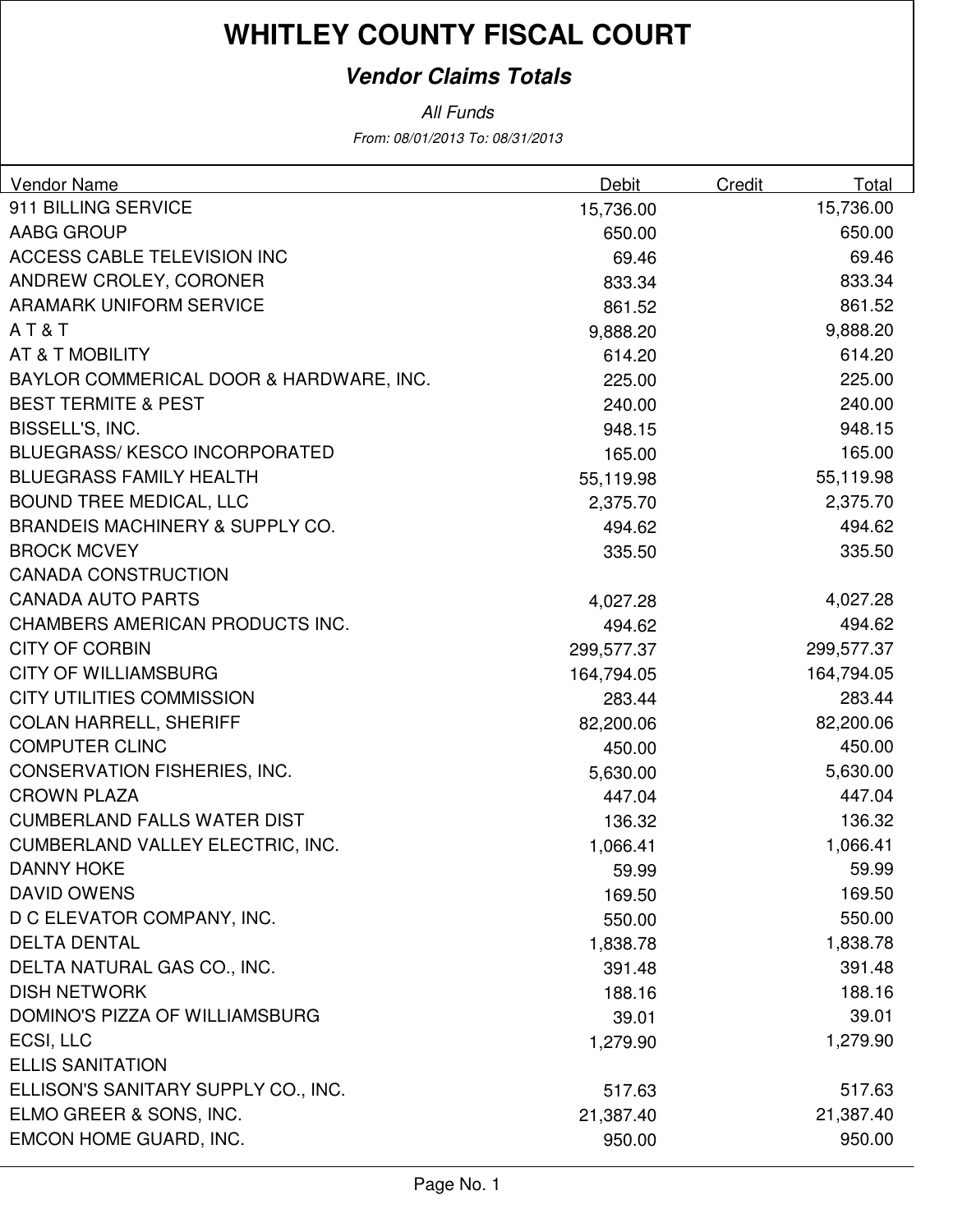### **Vendor Claims Totals**

| Vendor Name                           | Debit     | Credit | Total     |
|---------------------------------------|-----------|--------|-----------|
| <b>EZ COUNTRY</b>                     | 425.00    |        | 425.00    |
| <b>FAITH BAPTIST CHURCH</b>           | 500.00    |        | 500.00    |
| <b>FALLS FORD</b>                     | 164.53    |        | 164.53    |
| <b>FIREST BANKCARD</b>                | 37.22     |        | 37.22     |
| FIRST CLASS TRUCK & AUTO REPAIR, LLC  | 2,414.98  |        | 2,414.98  |
| <b>FLEETONE</b>                       | 19,569.25 |        | 19,569.25 |
| <b>FRIENDSHIP CENTER</b>              | 500.00    |        | 500.00    |
| G & C SUPPLY CO. INC.                 | 328.19    |        | 328.19    |
| <b>G &amp; E DRIVE-IN</b>             | 228.18    |        | 228.18    |
| <b>GRETA PRICE</b>                    | 100.00    |        | 100.00    |
| <b>HARDEE'S</b>                       | 130.00    |        | 130.00    |
| HINKLE CONTRACTING CORPORATION        | 11,474.29 |        | 11,474.29 |
| <b>HOBART CORP</b>                    | 1,978.80  |        | 1,978.80  |
| <b>HOLSTON GASES</b>                  | 3,283.41  |        | 3,283.41  |
| <b>HUDSON MATERIALS</b>               | 2,512.75  |        | 2,512.75  |
| HUMANA HEALTH PLAN INC                | 274.12    |        | 274.12    |
| HUMANA HEALTH CARE PLANS              | 430.85    |        | 430.85    |
| <b>HYATT REGENCY</b>                  | 1,478.04  |        | 1,478.04  |
| <b>HOMETOWN IGA #57</b>               | 349.93    |        | 349.93    |
| INNOVATIVE COMMUNICATIONS, INC        | 60.00     |        | 60.00     |
| <b>JAMIE FUSON</b>                    | 326.93    |        | 326.93    |
| JEFFREY L. GRAY                       | 365.01    |        | 365.01    |
| <b>JERRY LEACH</b>                    | 100.00    |        | 100.00    |
| JOHNNY WHEELS OF WILLIAMSBURG, INC    | 548.64    |        | 548.64    |
| <b>JOSH CRAWFORD</b>                  | 340.00    |        | 340.00    |
| KAPA                                  | 960.00    |        | 960.00    |
| KAY SCHWARTZ, COUNTY CLERK            | 16.00     |        | 16.00     |
| <b>KELLWELL FOOD MANAGEMENT</b>       | 19,542.52 |        | 19,542.52 |
| <b>KEN MOBLEY, JAILER</b>             | 1,149.60  |        | 1,149.60  |
| KEN-TEN #148                          | 500.00    |        | 500.00    |
| <b>KEN TEN ADVERTISING</b>            | 2,071.52  |        | 2,071.52  |
| KU                                    | 16,218.97 |        | 16,218.97 |
| <b>KENWAY DISTRIBUTORS</b>            | 933.42    |        | 933.42    |
| <b>KESC</b>                           | 399.64    |        | 399.64    |
| KNOX COUNTY UTILITIES COMMISSION      | 15.87     |        | 15.87     |
| KNOX-WHITLEY HUMANE ASSOCIATION, INC, | 7,500.00  |        | 7,500.00  |
| <b>KOLA</b>                           | 350.00    |        | 350.00    |
| <b>KY ASSOCIATION OF COUNTIES</b>     | 1,100.00  |        | 1,100.00  |
| KY LOCAL ISSSUES CONFERENCE           | 175.00    |        | 175.00    |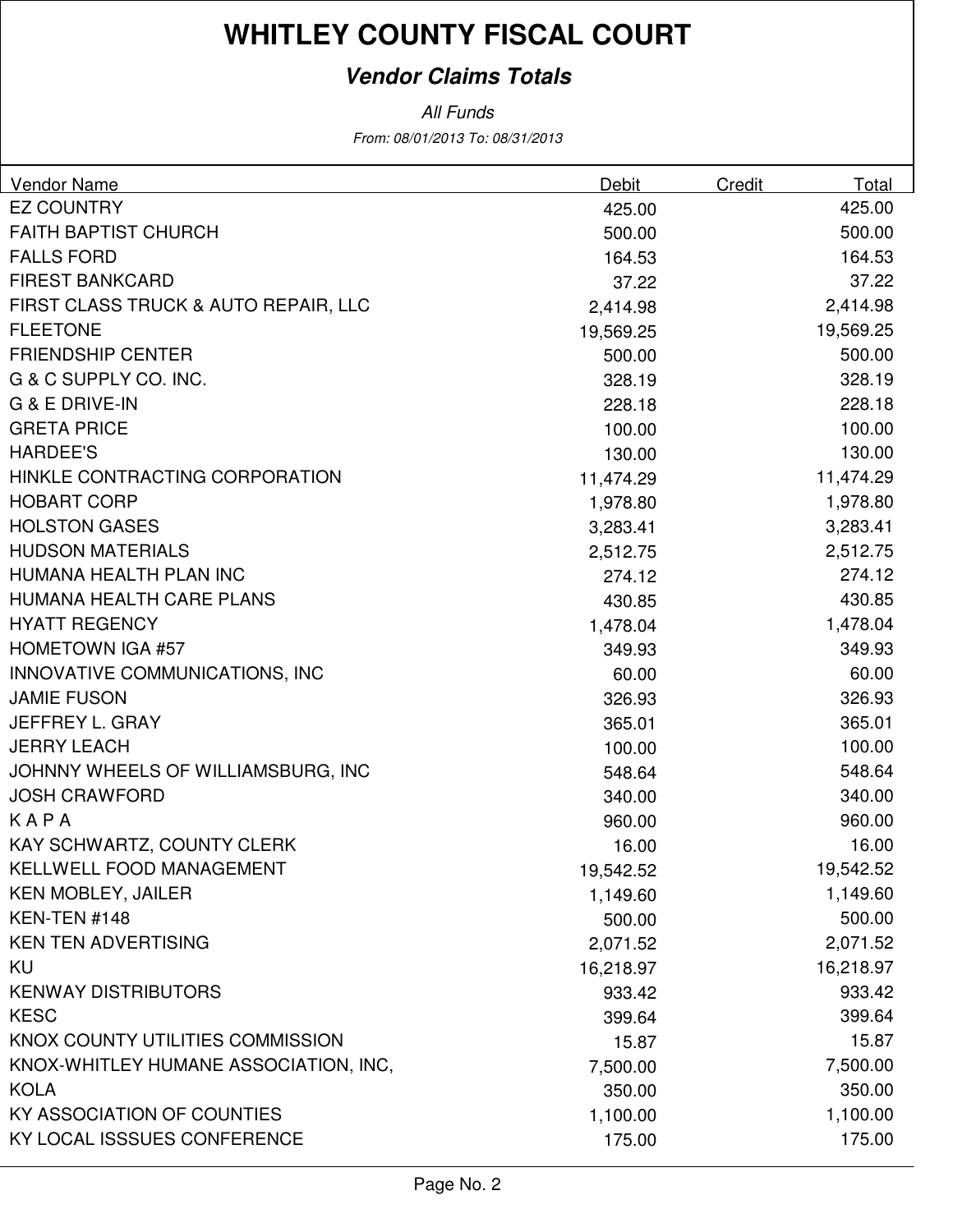### **Vendor Claims Totals**

| <b>Vendor Name</b>                 | Debit     | Credit | Total     |
|------------------------------------|-----------|--------|-----------|
| <b>KY SPRING WATER</b>             | 356.60    |        | 356.60    |
| <b>KENTUCKY STATE TREASURER</b>    | 10,181.75 |        | 10,181.75 |
| KENTUCKY VILLAGE STATE RESORT PARK | 288.60    |        | 288.60    |
| <b>LARRY HAMBLIN</b>               | 12,063.10 |        | 12,063.10 |
| <b>LAUREL TERMITE CONTROL</b>      | 165.00    |        | 165.00    |
| LIDA J. POWERS                     | 600.00    |        | 600.00    |
| <b>LYTTLE'S TELEPHONE</b>          | 65.00     |        | 65.00     |
| <b>MOUNTAIN VALLEY INSURANCE</b>   | 6,000.00  |        | 6,000.00  |
| <b>NEWS JOURNAL</b>                | 59.63     |        | 59.63     |
| NI GOVERNMENT SERVICES, INC.       | 78.91     |        | 78.91     |
| <b>NORVEX SUPPLY</b>               | 2,383.79  |        | 2,383.79  |
| <b>PATTERSON CREEK VFD</b>         | 200.00    |        | 200.00    |
| POFF CARTING SERVICE               | 3,870.44  |        | 3,870.44  |
| PREFERRED LAB SERVICE              | 600.00    |        | 600.00    |
| PREWITT FARM SUPPLY                | 269.99    |        | 269.99    |
| PRIORITY 1, INC                    | 99.00     |        | 99.00     |
| <b>QUALITY CARE AUTO SERVICE</b>   | 325.75    |        | 325.75    |
| R. C. MILLER OIL CO                | 11,008.19 |        | 11,008.19 |
| <b>ROBBIE BROWN</b>                | 508.39    |        | 508.39    |
| ROBERT AND BRANDON BUNCH           | 2,500.00  |        | 2,500.00  |
| <b>ROGER WELLS</b>                 | 387.03    |        | 387.03    |
| <b>RON CANADA</b>                  | 44,140.00 |        | 44,140.00 |
| <b>WHITLEY COUNTY PVA</b>          | 12,600.00 |        | 12,600.00 |
| <b>J.A. SEXAUER</b>                | 1,479.16  |        | 1,479.16  |
| SOUTHEASTERN EMERGENCY EQUIP.      | 2,463.00  |        | 2,463.00  |
| SOUTHEASTERN KY MAINTENANCE        | 682.00    |        | 682.00    |
| SOUTHERN HEALTH PARTNERS           | 20,364.00 |        | 20,364.00 |
| SOUTHERN REBINDING, INC.           | 169.26    |        | 169.26    |
| STERICYCLE, INC.                   | 1,334.64  |        | 1,334.64  |
| <b>SUBWAY</b>                      | 265.31    |        | 265.31    |
| <b>SUPERIOR PROTECTION</b>         | 35.00     |        | 35.00     |
| <b>TEKS WORK</b>                   | 100.00    |        | 100.00    |
| <b>THELMA OWENS</b>                | 35.85     |        | 35.85     |
| TIME WARNER CABLE                  | 69.54     |        | 69.54     |
| TITAN MEDICAL SUPPLY, LLC.         | 235.68    |        | 235.68    |
| T & L STEEL, INC.                  | 374.45    |        | 374.45    |
| <b>TRUMAN PREWITT</b>              | 476.30    |        | 476.30    |
| 2 GETON NET, INC.                  | 739.90    |        | 739.90    |
| <b>UMR FINANCIAL SERVICES</b>      | 1.08      |        | 1.08      |